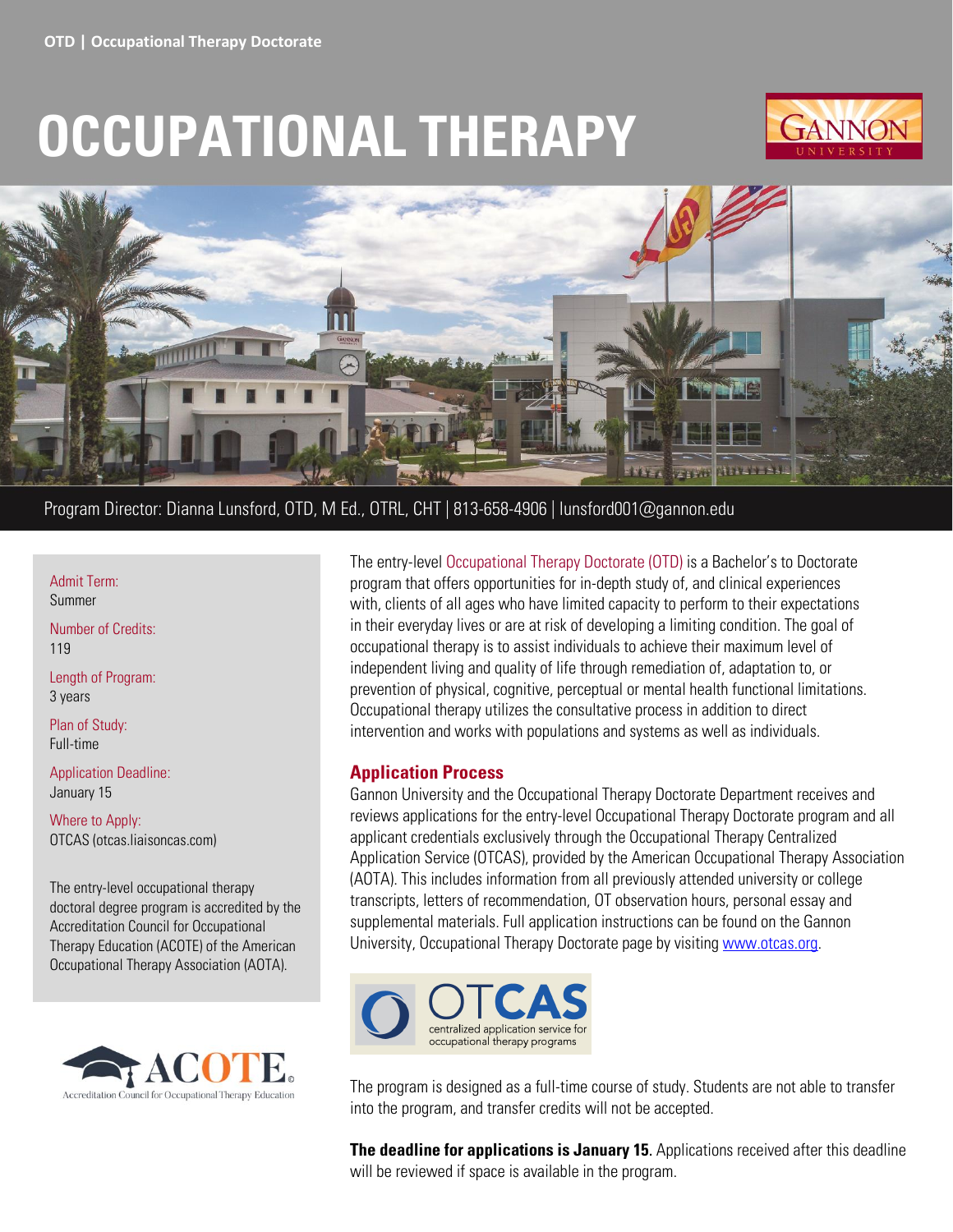# **Admission Requirements**

- Students in the final year of completion of a Bachelor's degree or who have completed a Bachelor's degree may apply to the program
- The Bachelor's degree must be from an accredited college or university
- Cumulative prerequisite course Quality Point Average (QPA) of 3.0 or better (4.0 scale). No grade below a "C" will be accepted
- Overall undergraduate QPA of 3.0 or better (4.0 scale)
- A series of prerequisite courses, as shown below, must be completed within 10 years preceding entrance into the graduate program or based on Program Director review
- Prerequisite courses must be completed by May 15 of the year the student enrolls
- The student's degree must be conferred with a final official transcript by May 15 of the year that the student enrolls
- GRE's are not required
- English Language Proficiency- Students whose native language is not English must demonstrate English language proficiency with documentation of one of the following: a minimum TOEFL iBT of 79, a minimum IELTS score of 6.5., or a minimum PTE score of 53.

#### **Prerequisite Course Requirements for entry into the OTD program include:**

- Intro to Psychology
- Psychopathology or Abnormal Psychology
- Developmental Psychology throughout the lifespan or equivalent
- Intro to Sociology or a course in diversity
- Anatomy & Physiology I & II with lab (total of 8 credits)
- Physics I (Biomechanics or Kinesiology may be substituted with course review)
- Statistics

### **Additional Admission Requirements**

- Prior to matriculation in the program, students must complete a minimum of 40 hours of volunteer experience in an OT setting; two different sites are preferred. Documentation must be submitted from the clinical volunteer site. Gannon University will provide a documentation template to be used as needed.
- Personal essay that summarizes the perceived value of the OTD program towards the applicant's personal and professional growth
- Three excellent letters of recommendation
- On campus interview

## **Accreditation**

The entry-level occupational therapy doctoral degree program is accredited by the Accreditation Council for Occupational Therapy Education (ACOTE) of the American Occupational Therapy Association (AOTA), located at 4720 Montgomery Lane, Suite 200, Bethesda, MD 20814-3449. ACOTE's telephone number c/o AOTA is (301) 652-AOTA and its Web address is [www.acoteonline.org.](http://www.acoteonline.org/) Graduates of the program will be eligible to sit for the national certification examination for the occupational therapist administered by the National Board for Certification in Occupational Therapy (NBCOT). After successful completion of this exam, the individual will be an Occupational Therapist, Registered (OTR). In addition, all states require licensure in order to practice; however, state licenses are usually based on the results of the NBCOT Certification Examination. Note that a felony conviction may affect a graduate's ability to sit for the NBCOT certification examination or attain state licensure.



# **Curriculum**

l.

The Occupational Therapy Doctorate is a doctoral degree which will be awarded upon the successful completion of the following 119 credits:

| First Year – Summer (9 credits)           | <b>Credits</b> |
|-------------------------------------------|----------------|
| DOCCT 811, Foundations of OT*             | 3              |
| DOCCT 815, Occup Science & Analysis*      | 3              |
| DOCCT 818, Theoretical Foundations of OT* | 3              |
|                                           |                |

#### **First Year - Fall (15 credits)**

| DOCCT 825, Clinical Neuroscience      |   |
|---------------------------------------|---|
| DOCCT 827, OT Psychosocial I          | 4 |
| DOCCT 821, Analysis of Human Movement | 4 |
| DOCCT 823, OT Medical Sciences        | 3 |
|                                       |   |

### **First Year – Spring (15 credits)**

| DOCCT 831, Neurorehab Techniques            |  |
|---------------------------------------------|--|
| DOCCT 833, OT Intervention: Psychosocial II |  |
| DOCCT 835, The Research Process             |  |